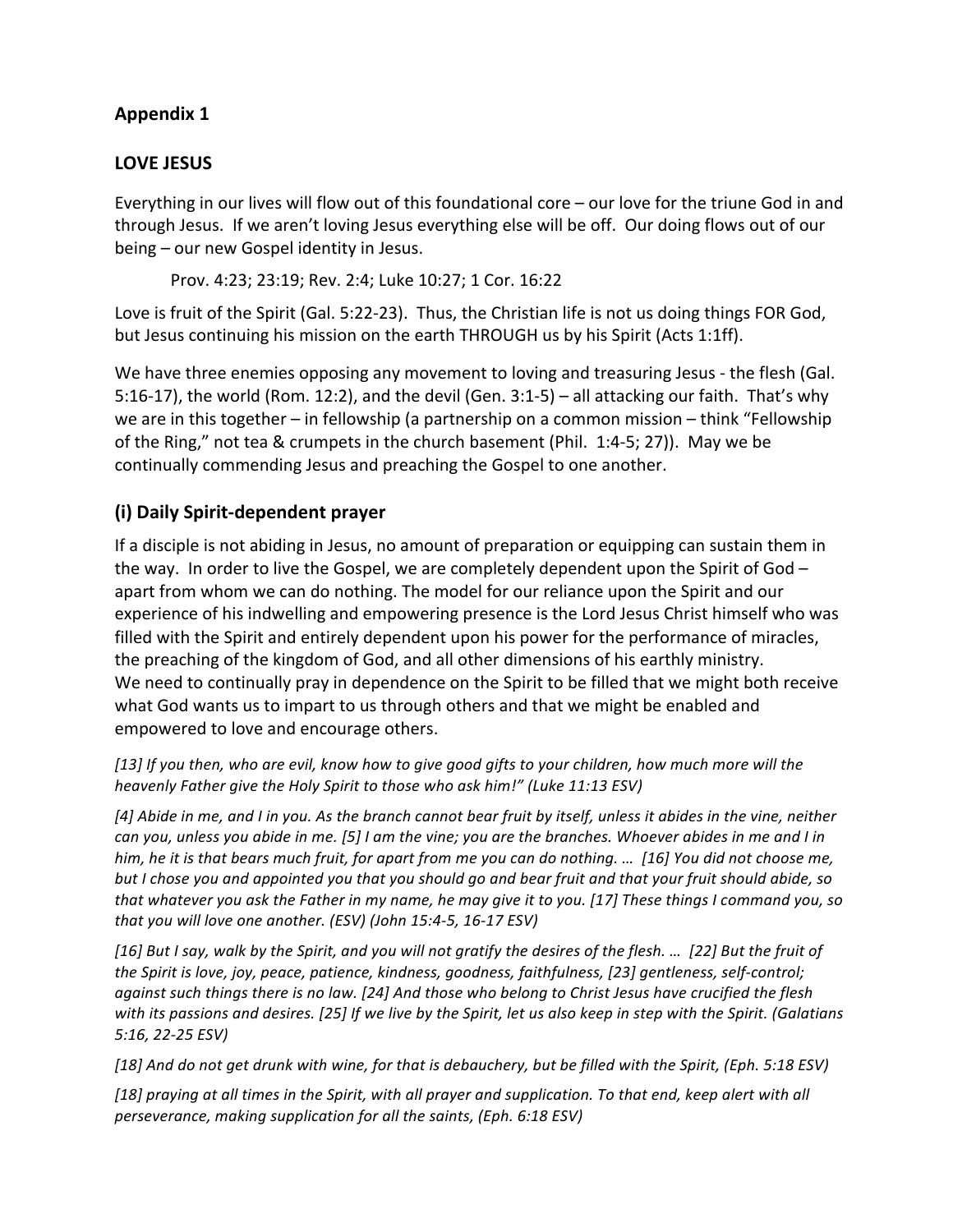[17] pray without ceasing, (1 Thessalonians 5:17 ESV)

[8] But you will receive power when the Holy Spirit has come upon you, and you will be my witnesses in *Jerusalem and in all Judea and Samaria, and to the end of the earth."* (Acts 1:8 ESV)

[7] But we have this treasure in jars of clay, to show that the surpassing power belongs to God and not to *us. (2 Corinthians 4:7 ESV)*

*[27] To them God chose to make known how great among the Gentiles are the riches of the glory of this mystery, which is Christ in you, the hope of glory. (Colossians 1:27 ESV)* 

## **(ii) Daily communion with God in prayerful meditation in the Scriptures**

We meet and commune with the true and living God in and through the Scriptures. We do not want to simply read the Bible, but commune with God, prayerfully responding to the God who reveals himself in and through Jesus  $-$  the theme of the whole Bible.

[1] Blessed is the man who walks not in the counsel of the wicked, *nor stands in the way of sinners, nor sits in the seat of scoffers;* [2] but his delight is in the law of the LORD, *and* on his law he meditates [ Hagah] - day and night. (Psalm 1:1-2 ESV)

[17] Sanctify them in the truth; your word is truth. (John 17:17 ESV)

*[14] But as for you, continue in what you have learned and have firmly believed, knowing from whom you learned* it [15] and how from childhood you have been acquainted with the sacred writings, which are able to make you wise for salvation through faith in Christ Jesus. [16] All Scripture is breathed out by God and profitable for teaching, for reproof, for correction, and for training in righteousness, [17] that the *man of God may be complete, equipped for every good work. (2 Timothy 3:14-17 ESV)* 

## **(iii) Gathering on Sunday with the Church**

God has designed it so the body of Christ together spurs us on to love and good works. The Spirit working through gifted members builds up the body in our love of Jesus. Coming together on a regular basis as a covenant family to break bread, sing one to another, and be taught from the Scriptures is a means of maintaining and growing in our love of god.

[42] And they devoted themselves to the apostles' teaching and the fellowship, to the breaking of bread *and the prayers. (Acts 2:42 ESV)* 

[7] On the first day of the week, when we were gathered together to [ literally, for the purpose of] *break bread … (Acts 20:7a ESV)*

[23] Let us hold fast the confession of our hope without wavering, for he who promised is faithful. [24] And let us consider how to stir up one another to love and good works, [25] not neglecting to meet together, as is the habit of some, but encouraging one another, and all the more as you see the Day *drawing near. (Hebrews 10:23-25 ESV)*

[11] And he gave the apostles, the prophets, the evangelists, the shepherds and teachers, [12] to equip the saints for the work of ministry, for building up the body of Christ, [13] until we all attain to the unity of the faith and of the knowledge of the Son of God, to mature manhood, to the measure of the stature of the fullness of Christ, [14] so that we may no longer be children, tossed to and fro by the waves and *carried about by every wind of doctrine, by human cunning, by craftiness in deceitful schemes.* [15]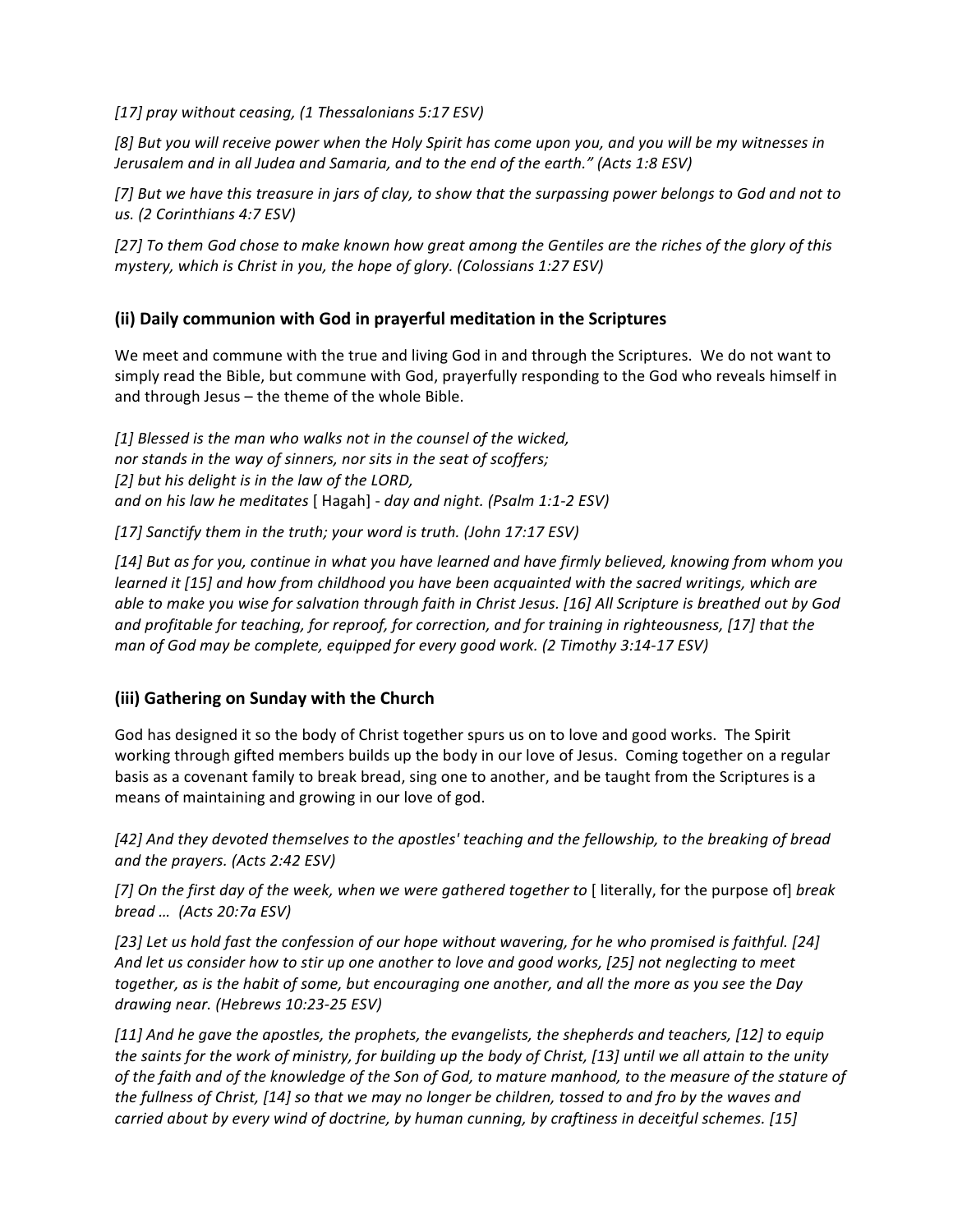*Rather, speaking the truth in love, we are to grow up in every way into him who is the head, into Christ, [16] from whom the whole body, joined and held together by every joint with which it is equipped, when each part is working properly, makes the body grow so that it builds itself up in love. (Eph. 4:11-16 ESV)* 

[18] And do not get drunk with wine, for that is debauchery, but be filled with the Spirit, [19] addressing one another in psalms and hymns and spiritual songs, singing and making melody to the Lord with your *heart,* [20] giving thanks always and for everything to God the Father in the name of our Lord Jesus Christ, [21] submitting to one another out of reverence for Christ. (Ephesians 5:18-21 ESV)

[10] As each has received a gift, use it to serve one another, as good stewards of God's varied grace: [11] whoever speaks, as one who speaks oracles of God; whoever serves, as one who serves by the strength that God supplies—in order that in everything God may be glorified through Jesus Christ. To him belong *glory and dominion forever and ever. Amen. (1 Peter 4:10-11 ESV)*

## **LOVE PEOPLE**

As disciples of Jesus we are called to love people as Jesus has loved us.

[34] A new commandment I give to you, that you love one another: just as I have loved you, you also are to love one another. [35] By this all people will know that you are my disciples, if you have love for one *another." (John 13:34-35 ESV)*

[7] Beloved, let us love one another, for love is from God, and whoever loves has been born of God and knows God. [8] Anyone who does not love does not know God, because God is love. [9] In this the love of God was made manifest among us, that God sent his only Son into the world, so that we might live *through him.* [10] In this is love, not that we have loved God but that he loved us and sent his Son to be *the propitiation for our sins.* [11] Beloved, if God so loved us, we also ought to love one another. [12] No one has ever seen God; if we love one another, God abides in us and his love is perfected in us. (1 John *4:7-12 ESV)*

# **(i) Praying weekly for everyone in your group**

We are called to pray for one another in this adventure; Phil. 1:27-29 - shields overlapping. We are called to take responsibility for others. That is what it is to "love people." We want to especially pray for our brothers and sisters to grow in their love of Jesus.

[2] Bear one another's burdens, and so fulfill the law of Christ. (Galatians 6:2 ESV)

[11] You also must help us by prayer, so that many will give thanks on our behalf for the blessing granted *us* through the prayers of many. (2 Corinthians 1:11 ESV)

[16] Therefore, confess your sins to one another and pray for one another, that you may be healed. The *prayer* of a righteous person has great power as it is working. (James 5:16 ESV)

[18] praying at all times in the Spirit, with all prayer and supplication. To that end, keep alert with all perseverance, making supplication for all the saints, [19] and also for me, that words may be given to me *in* opening my mouth boldly to proclaim the mystery of the gospel, [20] for which I am an ambassador in *chains, that I may declare it boldly, as I ought to speak. (Ephesians 6:18-20 ESV)* 

[9] And so, from the day we heard, we have not ceased to pray for you, asking that you may be filled *with* the knowledge of his will in all spiritual wisdom and understanding, [10] so as to walk in a manner worthy of the Lord, fully pleasing to him: bearing fruit in every good work and increasing in the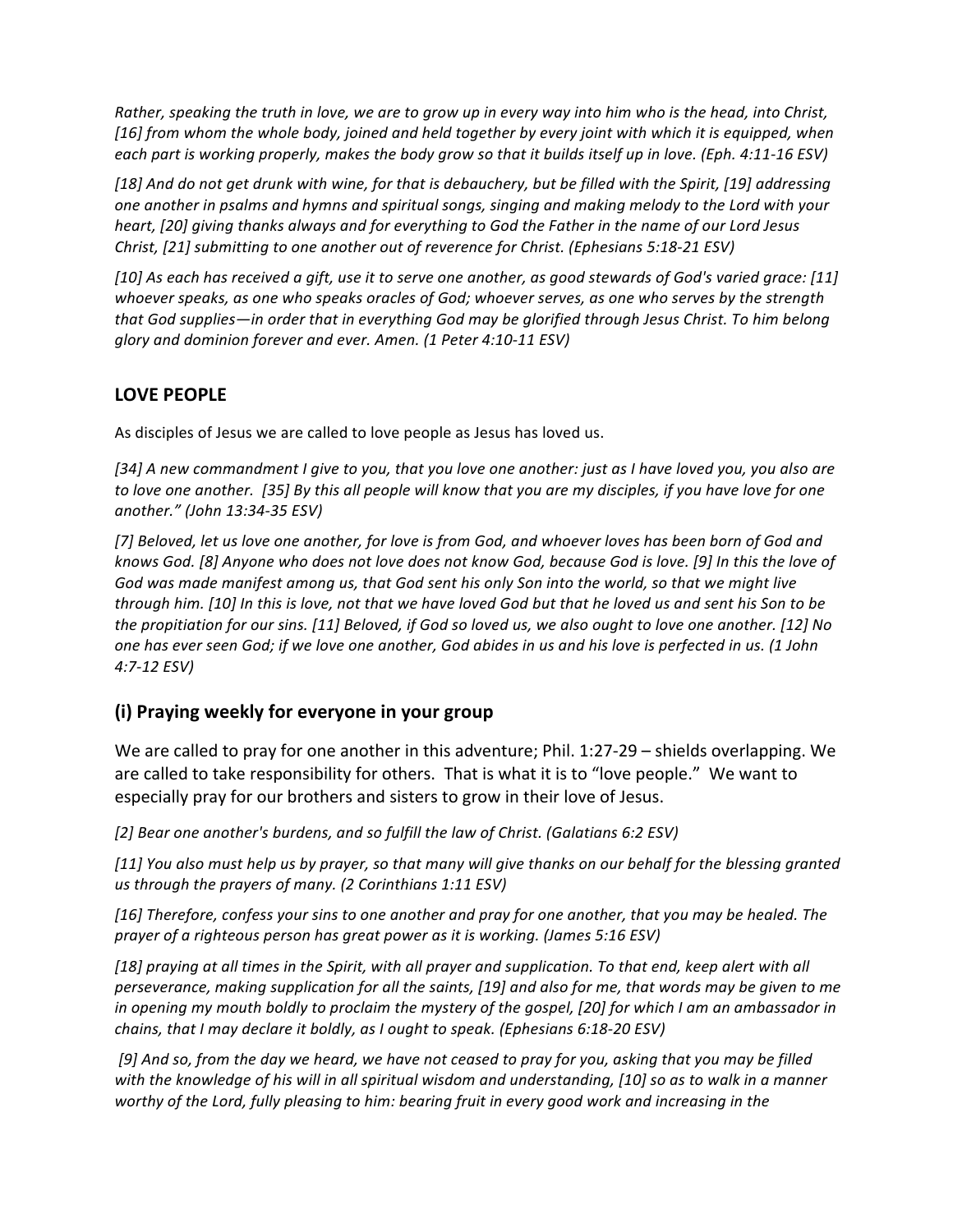knowledge of God; [11] being strengthened with all power, according to his glorious might, for all *endurance and patience with joy; (Colossians 1:9-11 ESV)* 

[9] And it is my prayer that your love may abound more and more, with knowledge and all discernment, *[10]* so that you may approve what is excellent, and so be pure and blameless for the day of Christ, *[11] filled* with the fruit of righteousness that comes through Jesus Christ, to the glory and praise of God. *(Philippians 1:9-11 ESV)*

[30] I appeal to you, brothers, by our Lord Jesus Christ and by the love of the Spirit, to strive together with *me in your prayers to God on my behalf, (Romans 15:30 ESV)* 

## **(ii)** Weekly communication and encouragement with those in your group

Unlike Cain, who rejected his responsibility, we are "brother's keeper" (and sister's too!). Every is to take responsibility to care for, encourage, bear one another's burdens etc.

[2] Bear one another's burdens, and so fulfill the law of Christ. (Galatians 6:2 ESV)

[13] But exhort one another every day, as long as it is called "today," that none of you may be hardened *by the deceitfulness of sin. (Hebrews 3:13 ESV)*

*[11] Therefore encourage one another and build one another up, just as you are doing. (1 Thessalonians 5:11 ESV)*

[24] Let no one seek his own good, but the good of his neighbor. (1 Corinthians 10:24 ESV)

## **(iii) Gathering weekly with your Gospel Community**

The early church were devoted to one another and gathered in both large and small groups (Acts 2:42-46).

*[10] As each has received a gift, use it to serve one another, as good stewards of God's varied grace: [11]*  whoever speaks, as one who speaks oracles of God; whoever serves, as one who serves by the strength that God supplies—in order that in everything God may be glorified through Jesus Christ. To him belong glory and dominion forever and ever. Amen. (1 Peter 4:10-11 ESV) *[7] To each is given the manifestation of the Spirit for the common good. (1 Corinthians 12:7 ESV)*

[24] And let us consider how to stir up one another to love and good works, [25] not neglecting to meet together, as is the habit of some, but encouraging one another, and all the more as you see the Day *drawing near. (Hebrews 10:24-25 ESV)*

## **Help People Love Jesus**

I Peter 2:9 tells us that God has made us into "a people for his own possession, that [we] may proclaim *the excellencies of him who called [us] out of darkness into his marvelous light."* First, we must realize that our lives are not our own, we are a "people for his own possession." We exist to be a people for God, in order to do the work that God has called us to do. The Bible tells us that God has called us to himself, so that we, as a new formed community, might proclaim to the world the excellencies of his character.

Mission is not merely something we do, but it is part of our identity. We are witnesses and as such we witness to others the beauty of Jesus displayed in the Gospel (Acts 1:8). We are a "sent" people (Jn. 20:21), "ambassadors" who have been entrusted with the message of reconciliation (II Cor. 5:19-20). This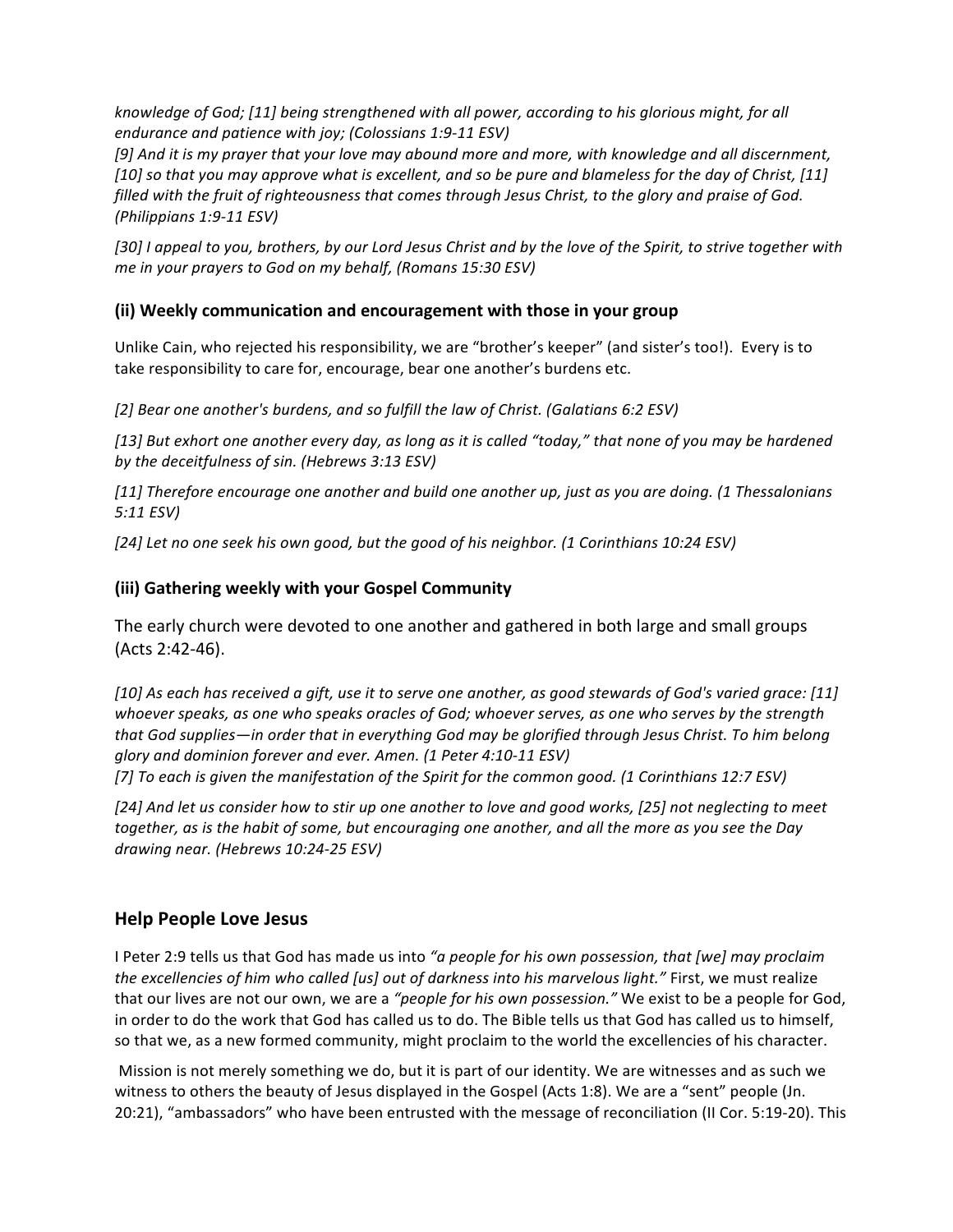type of broad and comprehensive understanding of mission is essential to our lives as Christians. Our mission cannot be limited to cross-cultural work or to evangelistic encounters. Mission is not merely something we do one night a week. Our mission is to be so transformed by the Gospel so that we **become the aroma of Christ wherever we go**. Because our mission is part of our identity, it is to permeate every sphere of our lives.

The nature of the mission reveals our weakness and drives us to die to ourselves and depend completely upon the Spirit and the grace of God. In dependence, we find God's grace is sufficient and his power is made known in our weakness. One of the whole points of having a mission that is too big for us is that it would drive us to dependence upon God (II Cor. 1:10). This type of radical dependence upon God is central to what it means to be a Christian. Faith is the letting go of our own abilities, dying to ourselves, and casting ourselves solely upon Christ as our only hope.

Go therefore and make disciples of all nations, baptizing them in the name of the Father and of the Son and of the Holy Spirit, **teaching them to observe** all that I have commanded you. And behold, I am with you always, to the end of the age. (Matthew 28:19-20 ESV)

*Jesus* said to them again, "Peace be with you. As the Father has sent me, even so I am sending you." *(John 20:21 ESV)* 

And he said to them, "**The harvest is plentiful**, but the laborers are few. Therefore **pray earnestly** to the Lord of the harvest **to send out laborers into his harvest**. (Luke 10:2 ESV)

All this is from God, who through **Christ reconciled us to himself** and **gave us the ministry of** reconciliation; that is, in Christ God was reconciling the world to himself, not counting their trespasses *against them, and entrusting to us the message of reconciliation. Therefore, we are ambassadors for Christ*, God making his appeal through us. We implore you on behalf of Christ, be reconciled to God. *(2 Corinthians 5:18-20 ESV)* 

## (i) Praying weekly for your "5+" who don't yet know Jesus

*Brothers, my heart's desire and prayer to God for them is that they may be saved. (Romans 10:1 ESV)* 

**(ii) Growing your relationships with those who don't yet know Jesus** (advance at least one to the right on the "Help Others Love Jesus" sheet )

To the weak I became weak, that I might win the weak. I have **become all things to all people**, that by all *means I* might save some. I do it all for the sake of the gospel, that I may share with them in its blessings. *(1 Corinthians 9:22-23 ESV)* 

## (iii) Sharing the Gospel or inviting someone to a Sunday gathering

Go and tell – [7] and there they continued to preach the gospel. (Acts 14:7 ESV) Come and See - [46] Nathanael said to him, "Can anything good come out of Nazareth?" Philip said to *him, "Come and see." (John 1:46 ESV)*

*[29] "Come, see a man who told me all that I ever did. Can this be the Christ?" (John 4:29 ESV)*